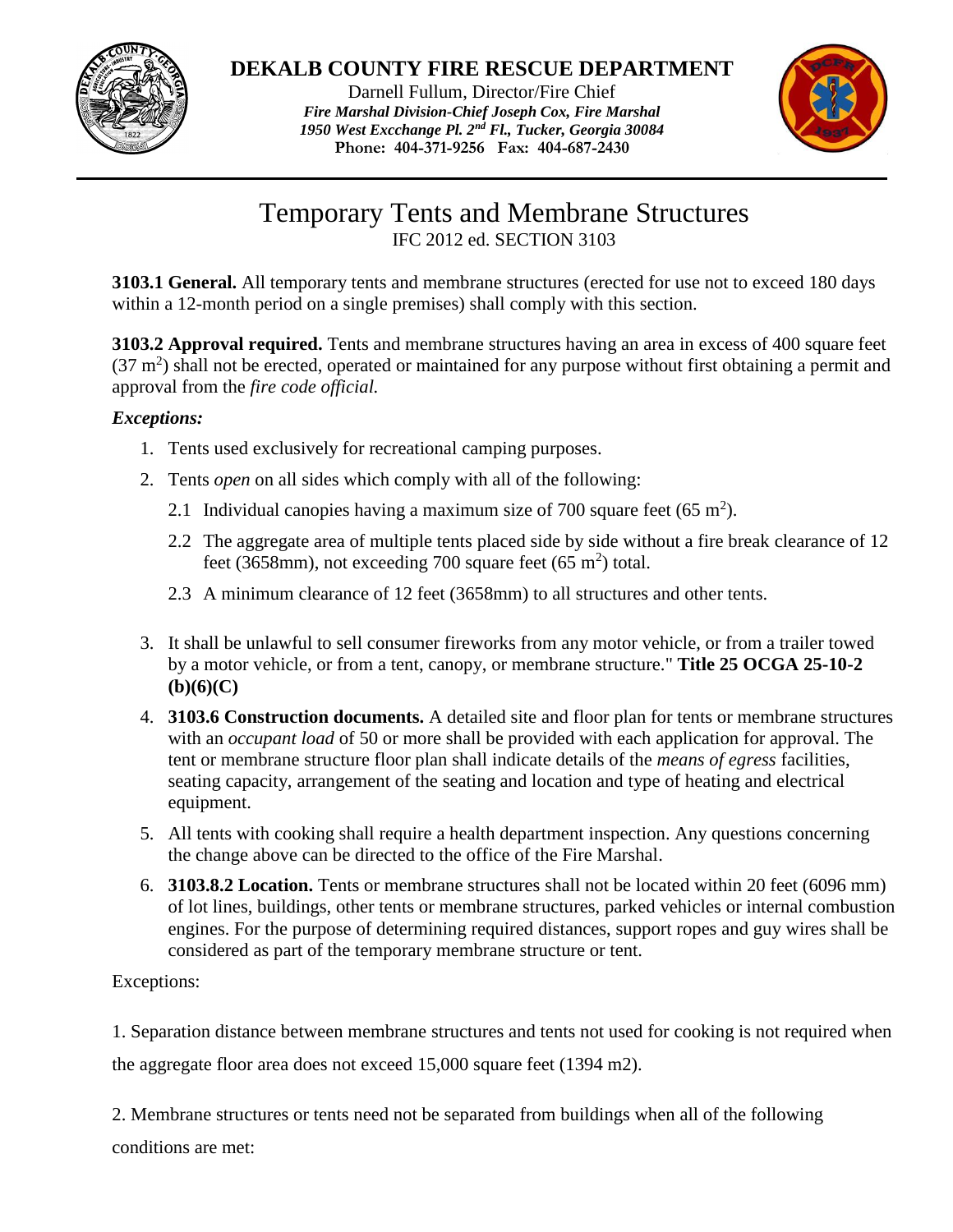2.1. The aggregate floor area of the membrane structure or tent shall not exceed 10,000 square feet (929 m2).

2.2. The aggregate floor area of the building and membrane structure or tent shall not

exceed the allowable floor area including

increases as indicated in the International

Building Code.

Revised: tp: 04/09/2019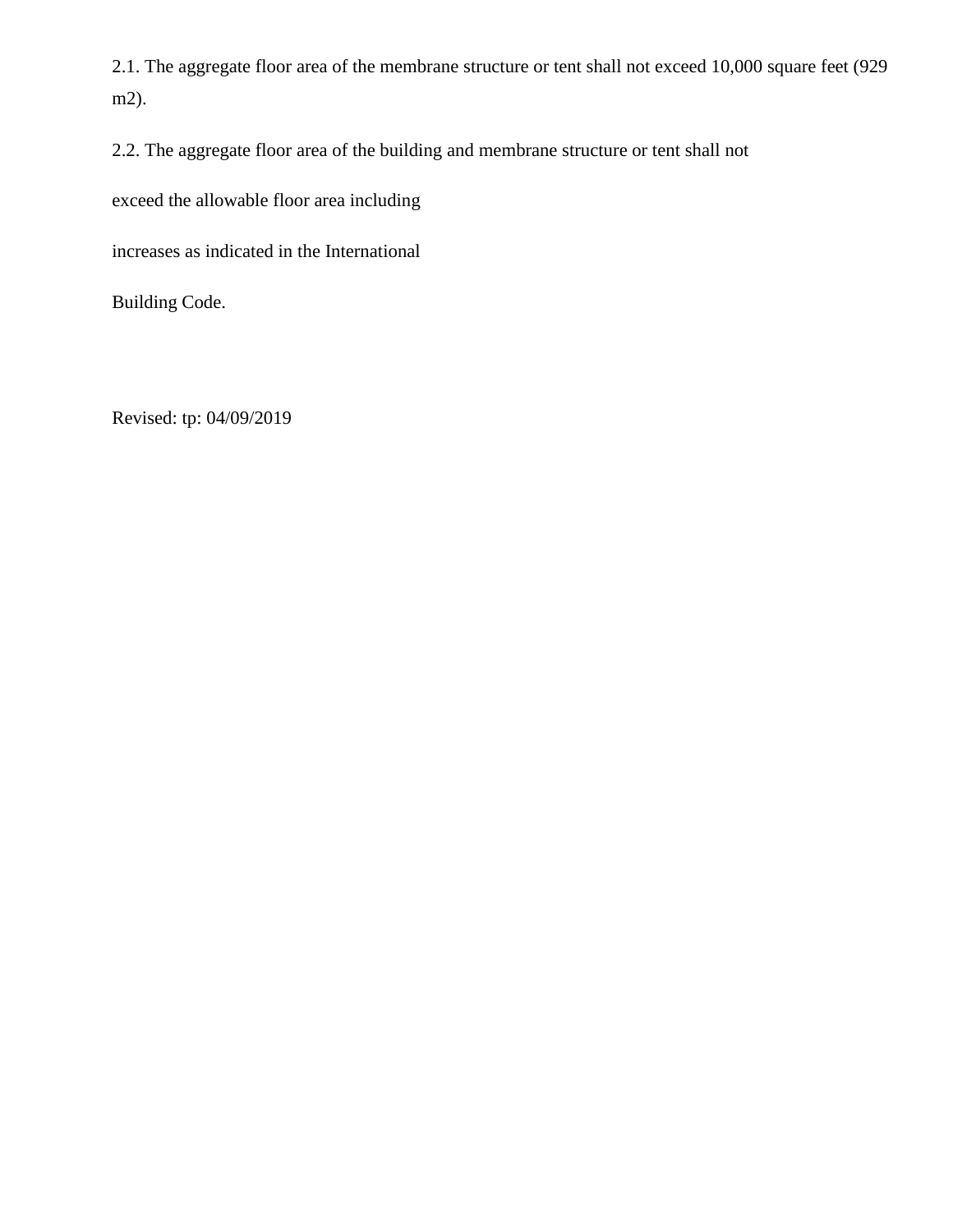

### **DEKALB COUNTY FIRE RESCUE DEPARTMENT**

Darnell Fullum, Director/Fire Chief *Fire Marshal Division-Chief Antonio Burden, Fire Marshal 330 West Ponce De Leon Ave., Decatur, Georgia 30030* **Phone: 404-371-9256 Fax: 404-687-2430**



To: Bill King, Building Development Administrator

From: Chief Antonio Burden, Fire Marshal

Date: March 25, 2014

Subject: Tents and Membrane Structures

cc: Planning and Sustainability Intake

Memorandum

Temporary Tents and Membrane Structures IFC 2012 ed. SECTION 3103 Temporary Tents and Membrane Structures

- **3103.1 General.** All temporary tents and membrane structures shall comply with this section.
- **3103.2 Approval required.** Tents and membrane structures having an area in excess of 400 square feet  $(37 \text{ m}^2)$  shall not be erected, operated or maintained for any purpose without first obtaining a permit and approval from the *fire code official.*

### *Exceptions:*

- 1. Tents used exclusively for recreational camping purposes.
- 2. Tents open on all sides which comply with all of the following:

2.1 Individual canopies having a maximum size of 700 square feet  $(65 \text{ m}^2)$ .

2.2 The aggregate area of multiple tents placed side by side without a fire break clearance of 12

feet (3658mm), not exceeding 700 square feet (65 m<sup>2</sup>) total.

2.3 A minimum clearance of 12 feet (3658mm) to all structures and other tents.

3. Tents of any size used for the sale or display of fireworks or pyrotechnic devices shall require a fire plan review.

4. All tents with cooking shall require a health department inspection.

Any questions concerning the change above can be directed to the office of the Fire Marshal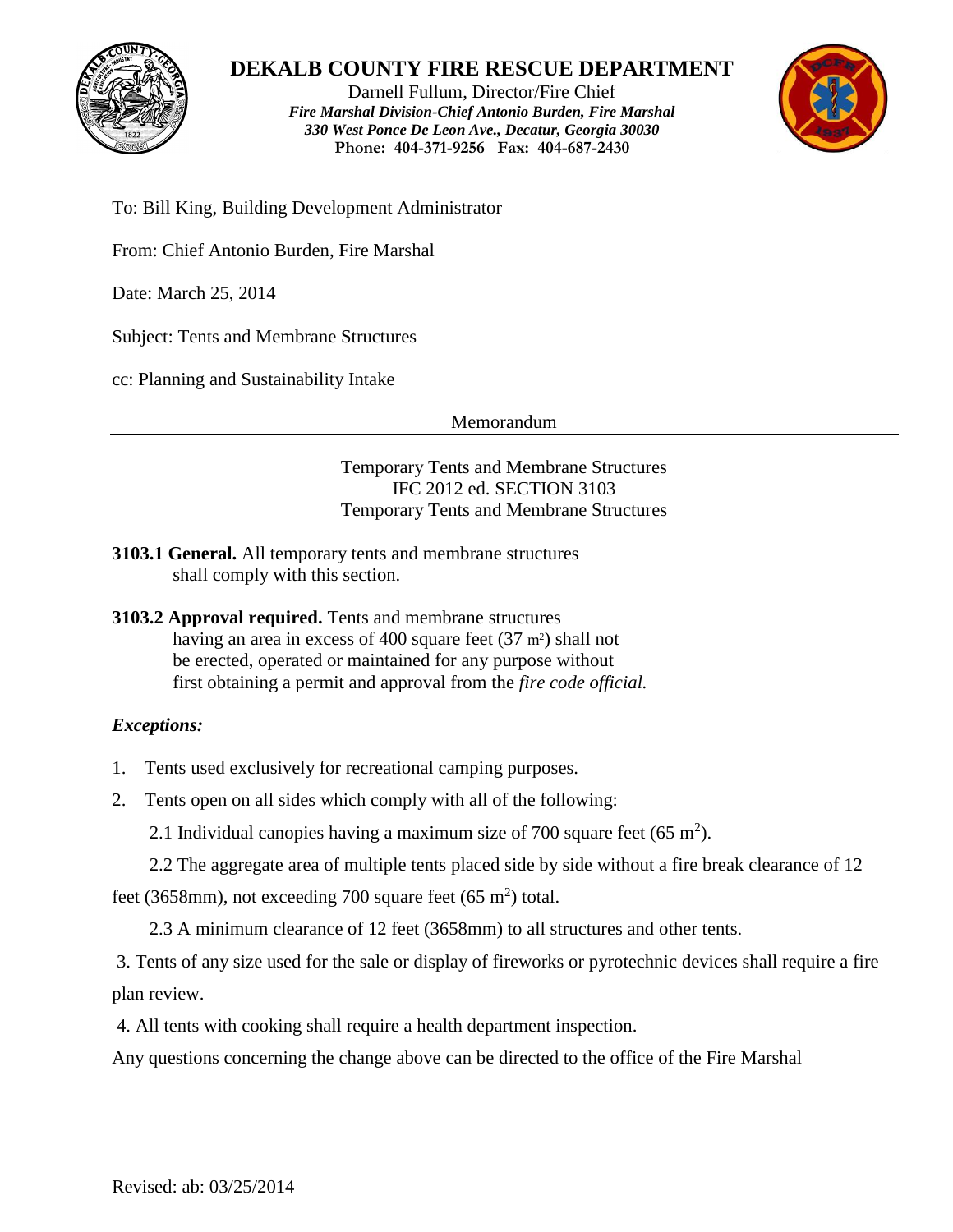



# **REQUIRED ITEMS for TENTS, CANOPIES & OTHER MEMBRANE**

# **STRUCTURES PLAN SUBMITTAL for FIRE MARSHAL REVIEW**

To facilitate review and approval:

 $\Box$  Plans must bear seal of currently GEORGIA licensed Architect and/or Engineer (See OCG 43-4-14 or 43-15-24 for additional information).

 $\square$  Plans must be collated to standard architectural scale (preferably  $\frac{1}{8}$  " = 1' or

Larger), on MINIMUM 17"x 22" (Engineering or ANSI-C Size) sheets of paper.

 $\Box$  There must be two (2) sets of architectural plans which consist of architectural, mechanical, Site, plumbing and electrical drawings. Fire protection systems require separate permitting by submittal of three (3) complete sets of plans.

 $\square$  Plans shall be accompanied by one copy of specifications.

 $\square$  Contractors for project must be currently GEORGIA licensed (low-voltage or fire Suppression hood, sprinkler) and must submit individual fire alarm or fire suppression system designs for review.

The plans shall indicate ALL CODES and STANDARDS used in design.

(Ex: "This facility was designed in accordance with 2012 NFPA 101- Life Safety Code"; or "This facility was designed in accordance with 2012 International Fire Code include those found in 120-3-3 effective 3/9-10, 120-3-20 effective 2012 and Dekalb County Ordinance 4/2005.

- Codes currently enforced by DeKalb County Fire Marshal's Office:
	- NFPA 101, Life Safety Code, 2012 Edition\*

 $\Box$  The plan shall include manufacturer's installation instructions for

Equipment, including equipment descriptions, applications, and Limitations of listing.

When applicable, the following items that pertain to the facility design MUST BE SHOWN on the drawings (see 2012 NFPA 101:11.11 and 2012 NFPA 102):

\_\_\_\_1) Name of owner and/or occupant

\_\_\_2) Location, including proper street address (is membrane connected to building and if applicable show building cross section (drawing of outside of building) with elevation(s) related to

Grade.)

\_\_\_3) Dimension of membrane (Size and height including square footage including type seating and seating arrangements)

\_\_\_4) Site plan showing relative elevations and illustrating driveways, fire department access roads,